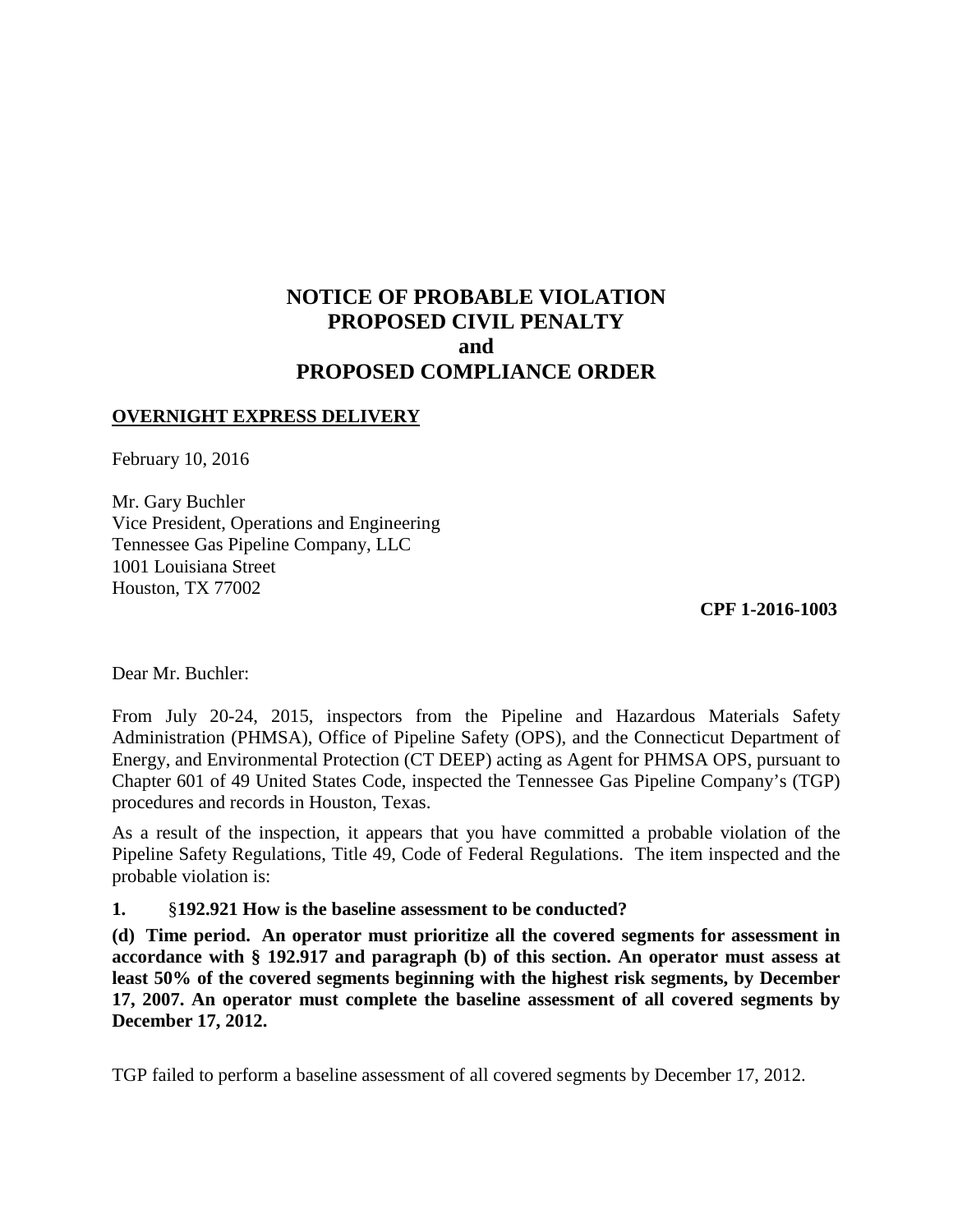TGP has a 10-inch interconnect pipe with another operator's pipeline at 749 Meriden Waterbury Turnpike, Rt. 322 Southington, CT. There is approximately 10 feet of pipe from the tee at the transmission line up through the 90-degree elbow and isolation valve to the interconnect point (348B-101.1 Southington Algonquin Interconnect). TGP designated the area an HCA.

During the HQ Audit in Houston, TX, conducted from July 20-24, 2015, the CT DEEP asked TGP to provide the latest integrity assessment records for the interconnect referenced above. TGP did not have any integrity assessment records. In an email dated August 11, 2015, TGP stated in part that:

"We have not performed an assessment on the below grade portion of the interconnect to date (approximately 4 ½ feet of buried pipe). We are scheduling a direct assessment to be performed this year (2015), and I will provide you the date of this assessment once known."

Neither a baseline assessment, nor any integrity assessments had been performed on the buried section of the 10-inch interconnect piping.

Evidence is based on the statements of TGP representatives, including an e-mail reply to a CT DEEP inspector follow-up question about the baseline assessment.

### Proposed Civil Penalty

Under 49 United States Code, § 60122, you are subject to a civil penalty not to exceed \$200,000 per violation per day the violation persists, up to a maximum of \$2,000,000 for a related series of violations. For violations occurring prior to January 4, 2012, the maximum penalty may not exceed \$100,000 per violation per day, with a maximum penalty not to exceed \$1,000,000 for a related series of violations. The Compliance Officer has reviewed the circumstances and supporting documentation involved in the above probable violation(s), and has recommended that you be preliminarily assessed a civil penalty of \$11,500 as follows:

Item number PENALTY 1 \$11,500

## Proposed Compliance Order

With respect to item 1 pursuant to 49 United States Code § 60118, the Pipeline and Hazardous Materials Safety Administration proposes to issue a Compliance Order to TGP. Please refer to the *Proposed Compliance Order*, which is enclosed and made a part of this Notice.

### Response to this Notice

Enclosed as part of this Notice is a document entitled *Response Options for Pipeline Operators in Compliance Proceedings*. Please refer to this document and note the response options. All material you submit in response to this enforcement action may be made publicly available. If you believe that any portion of your responsive material qualifies for confidential treatment under 5 U.S.C. 552(b), along with the complete original document, you must provide a second copy of the document with the portions you believe qualify for confidential treatment redacted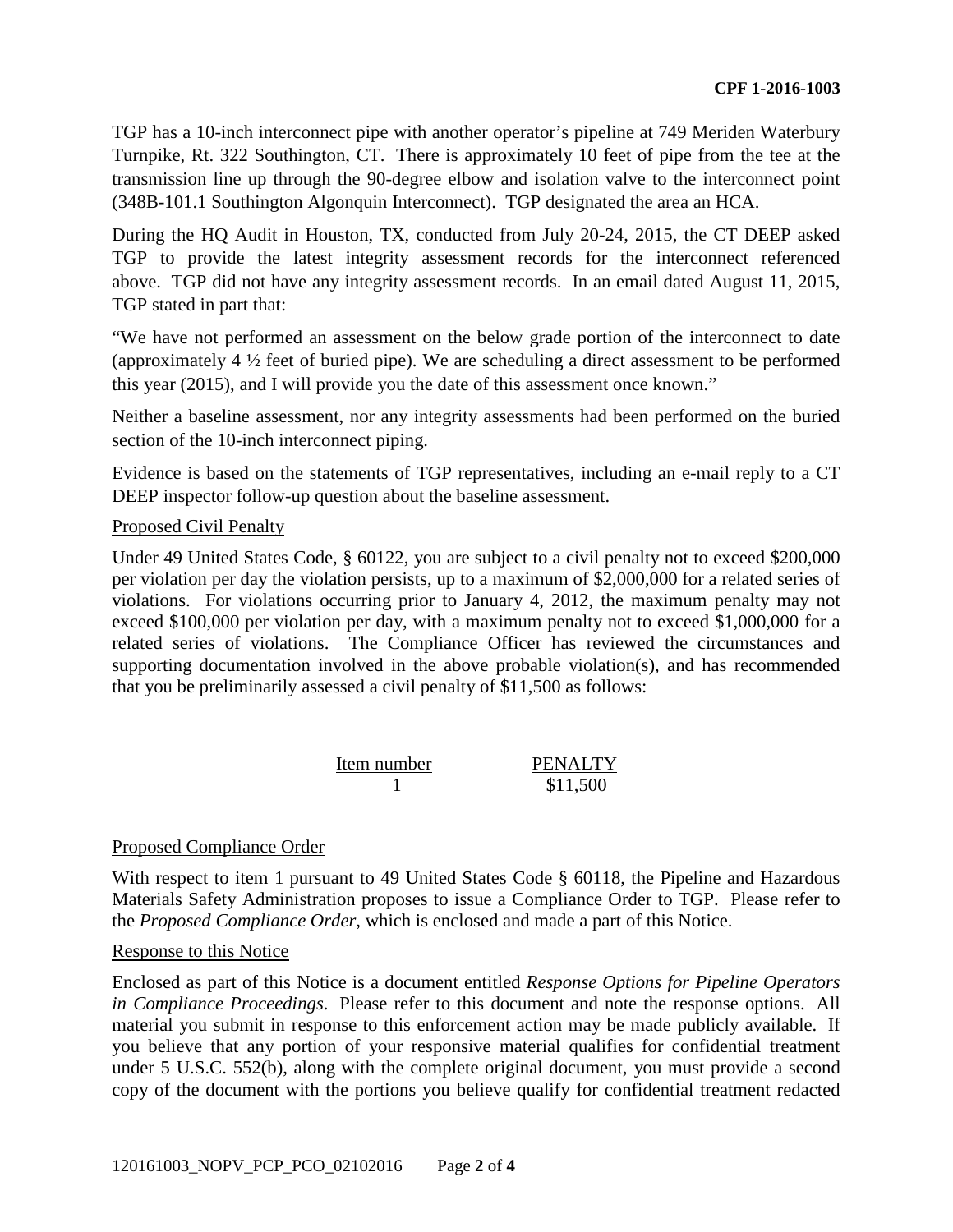and an explanation of why you believe the redacted information qualifies for confidential treatment under 5 U.S.C. 552(b). Not responding within 30 days of receipt of this Notice constitutes a waiver of your right to contest the allegations in this Notice, and authorizes the Associate Administrator for Pipeline Safety to find facts as alleged in this Notice without further notice to you, and to issue a Final Order.

Please submit all correspondence in this matter to Byron Coy, PE, Director, PHMSA Eastern Region, 820 Bear Tavern Road, Suite 103, W. Trenton, NJ 08628. Please refer to **CPF 1-2016- 1003** on each document you submit, and please, whenever possible, provide a signed PDF copy in electronic format. Smaller files may be e-mailed to Byron.Coy@dot.gov. Larger files should be sent on a CD accompanied by the original paper copy to the Eastern Region Office.

Additionally, if you choose to respond to this (or any other) case, please ensure that any response letter pertains solely to one CPF case number.

Sincerely,

Byron Coy, PE Director, Eastern Region Pipeline and Hazardous Materials Safety Administration

Cc: Karl Baker CT DEEP

Enclosures: *Proposed Compliance Order Response Options for Pipeline Operators in Compliance Proceedings*